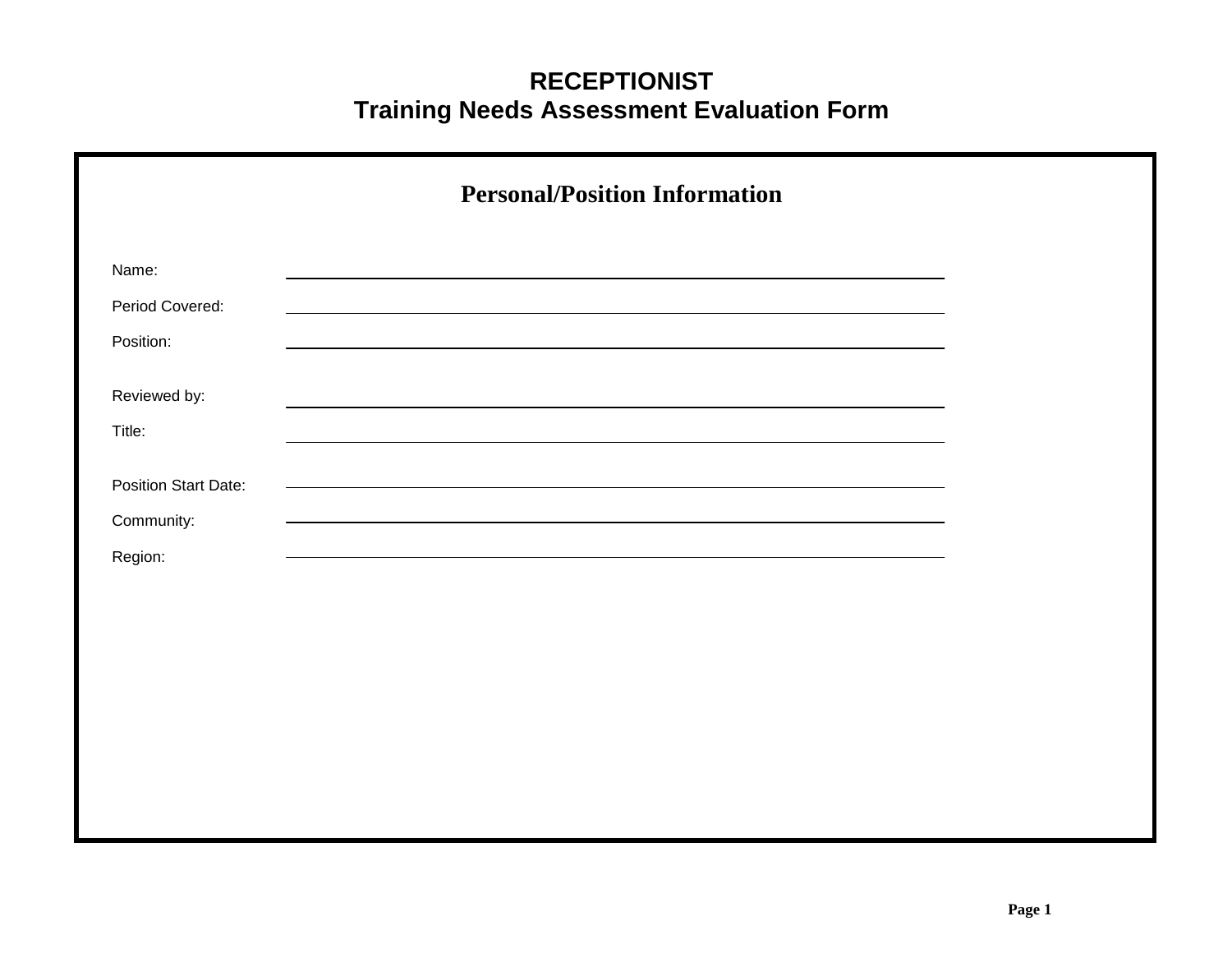#### Instructions:

The information contained in this evaluation is strictly confidential. The supervisor will meet with the employee to review the employee's performance and complete the Community Government Performance Evaluation Form. Input form the employee is critical. The employee will have an opportunity to make comments concerning the review in the employee comments section of this form. The information will be used to develop an individual training plan for the employee as well as a training plan for the community.

The employee will be rated as follows for each competency: Each competency is to be rated as follows:

| $1 -$ Needs significant improvement – employee is unable to complete task or  |  |
|-------------------------------------------------------------------------------|--|
| perform function in a satisfactory manner even though assistance is routinely |  |
| provided                                                                      |  |

2 –Needs improvement - employee can complete task or perform function with considerable assistance

3 –Satisfactory –employee can complete task or perform function in a satisfactory manner with little or no assistance

4 –Very good –employee consistently completes task or performs functions in an above average manner with little or no assistance

5 –Outstanding –employee consistently completed task or performs function at a very high level with little or no assistance

- 1 –Competency has little significant to the position
- 2 –Competency has minor significance to the position
- 3 –Competency is important to the position
- 4 –Competency has major significance to the position
- 5 –Competency is critical to the effective performance of the position

For more information on how to complete this review please contact the Regional Office of the Department of Municipal and Community Affairs or the MACA School of Community Government.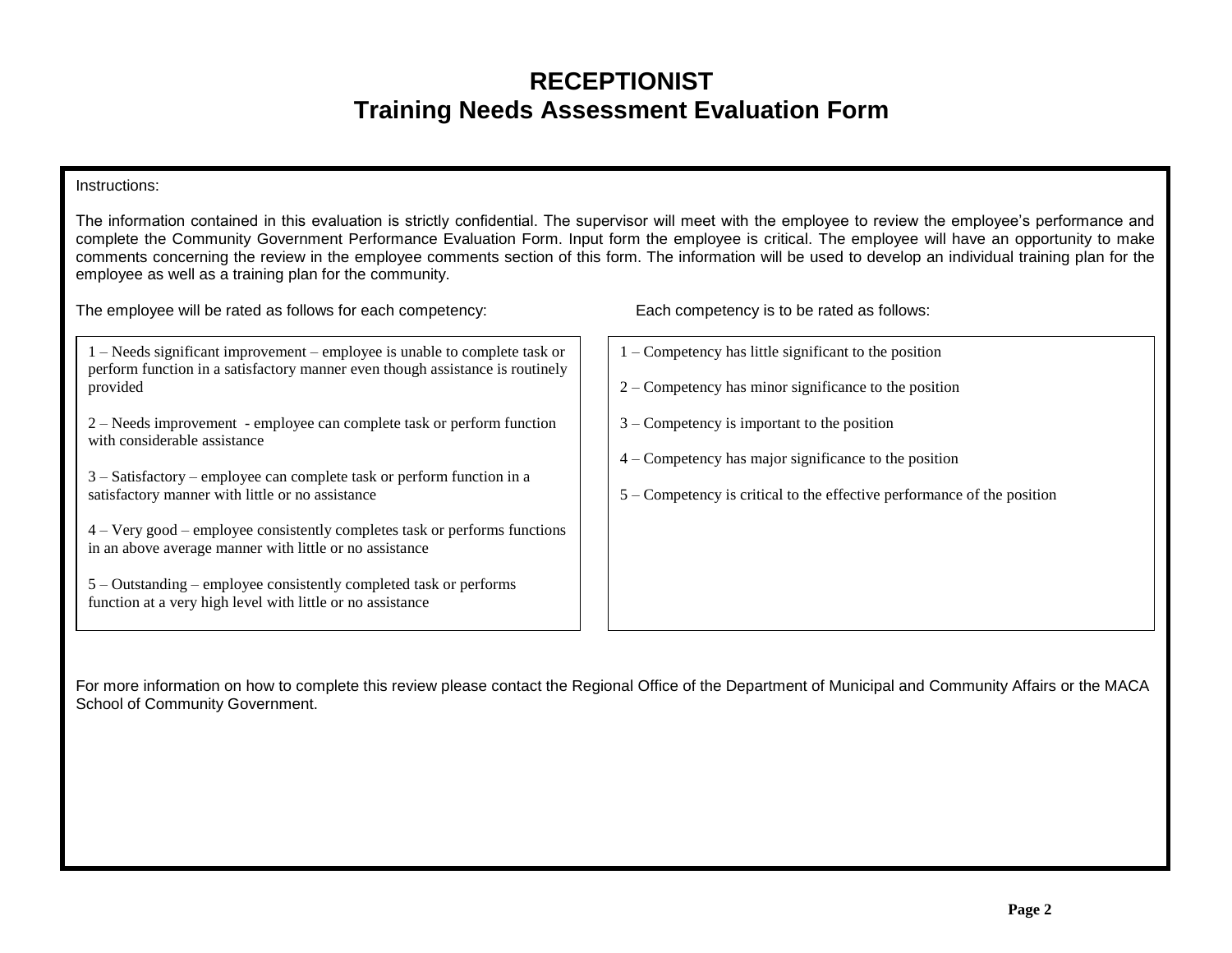| <b>Major Category</b>            | <b>Skill</b>                              | <b>Subskill</b>                                                                                                                                                                                                                                                                                                                                                                                                                                      |
|----------------------------------|-------------------------------------------|------------------------------------------------------------------------------------------------------------------------------------------------------------------------------------------------------------------------------------------------------------------------------------------------------------------------------------------------------------------------------------------------------------------------------------------------------|
| Administrative<br><b>Support</b> | <b>Perform</b><br>administrative<br>tasks | Greet the<br>Take<br><b>Direct</b><br>Answer phone<br>Respond to<br>Type<br>public<br>calls<br>inquiries<br>inquiries when<br>corresponden<br>messages<br>appropriate<br>ce, reports<br>and other                                                                                                                                                                                                                                                    |
|                                  |                                           | documents<br>$\overline{P}$<br>$S$ 5<br>$5\overline{)}$<br>P<br>$\overline{s}$<br>$\mathsf{P}$<br>$\mathsf S$<br>$5\phantom{.0}$<br>$\overline{P}$<br>$\mathsf{S}$<br>$\sqrt{5}$<br>$\overline{s}$<br>$\overline{P}$<br>$\overline{\mathbf{s}}$<br>5<br>$5\phantom{.0}$<br>P                                                                                                                                                                         |
|                                  |                                           | Data enter<br>Maintain<br>Perform<br>Maintain a<br>Comply with<br>Open and<br>distribute the<br>Council<br>information<br>office files<br>errands in and<br>bring forward<br>out of the<br>policies and<br>mail<br>system<br>office<br>procedures<br>$\overline{P}$<br>$\overline{s}$<br>P<br>$\overline{s}$<br>P<br>S<br>S<br>P<br>P<br>$\overline{S}$<br>P.<br>$\overline{s}$<br>3<br>$\overline{4}$<br>$\overline{4}$<br>4<br>$\overline{4}$<br>4 |
|                                  |                                           | <b>Distribute</b><br>Speak the<br>Take minutes<br>Maintain stock<br>Follow work<br>Organize<br>local<br>tasks<br>at meetings<br>minutes<br>inventory<br>plans<br>Aboriginal<br>langauge                                                                                                                                                                                                                                                              |
|                                  |                                           | S<br>$\mathsf{P}$<br>$\mathsf S$<br>$\mathsf{P}$<br>S<br>P<br>S<br>P<br>$\overline{s}$<br>P<br>$\overline{S}$<br>P<br>$\overline{4}$<br>$\overline{4}$<br>$\overline{\mathbf{4}}$<br>$\mathbf{3}$<br>$\overline{4}$<br>$\overline{4}$                                                                                                                                                                                                                |
| <b>Technical Skills</b>          | <b>Possess</b><br>computer skills         | Use<br>Use Desktop<br>Use<br>Use word<br>Operate e-<br>Publishing<br>mail and<br>spreadsheet<br><b>PowerPoint</b><br>processing<br>software<br>software<br>Internet<br>programs<br>programs                                                                                                                                                                                                                                                          |
|                                  |                                           | $\overline{s}$<br>5<br>$\mathsf S$<br>$\mathsf{P}$<br>S<br>$\sqrt{3}$<br>P<br>$\overline{s}$<br>$\overline{3}$<br>P<br>$\overline{s}$<br>3<br>P<br>$\overline{4}$<br>P                                                                                                                                                                                                                                                                               |
| <b>Communication</b>             | Use effective<br>communication            | Read and<br>Practice<br>Write clearly<br>Speak<br>effectively<br>comprehend<br>and concisely<br>listening skills<br>business<br>documents                                                                                                                                                                                                                                                                                                            |
|                                  |                                           | $\mathsf{P}$<br>$\mathbb S$<br>$\mathsf{P}$<br>S<br>$\mathsf{P}$<br>S<br>P<br>S<br>3<br>$\overline{4}$<br>$\overline{\mathbf{4}}$<br>4                                                                                                                                                                                                                                                                                                               |
|                                  | <b>Maintain public</b><br>relations       | Maintain<br>Maintain<br>Assist with<br>Liaise with<br><b>First Nations/</b><br>tenant<br>community<br>customer<br>organizations<br>relations<br>community<br>service<br>and agencies<br>events                                                                                                                                                                                                                                                       |
|                                  |                                           | $\overline{P}$<br>$\overline{3}$<br>$\overline{P}$<br>$\overline{s}$<br>P<br>$\overline{\mathsf{S}}$<br>$\overline{P}$<br>$\mathsf S$<br>S<br>$\mathbf{3}$<br>$\overline{4}$<br>4                                                                                                                                                                                                                                                                    |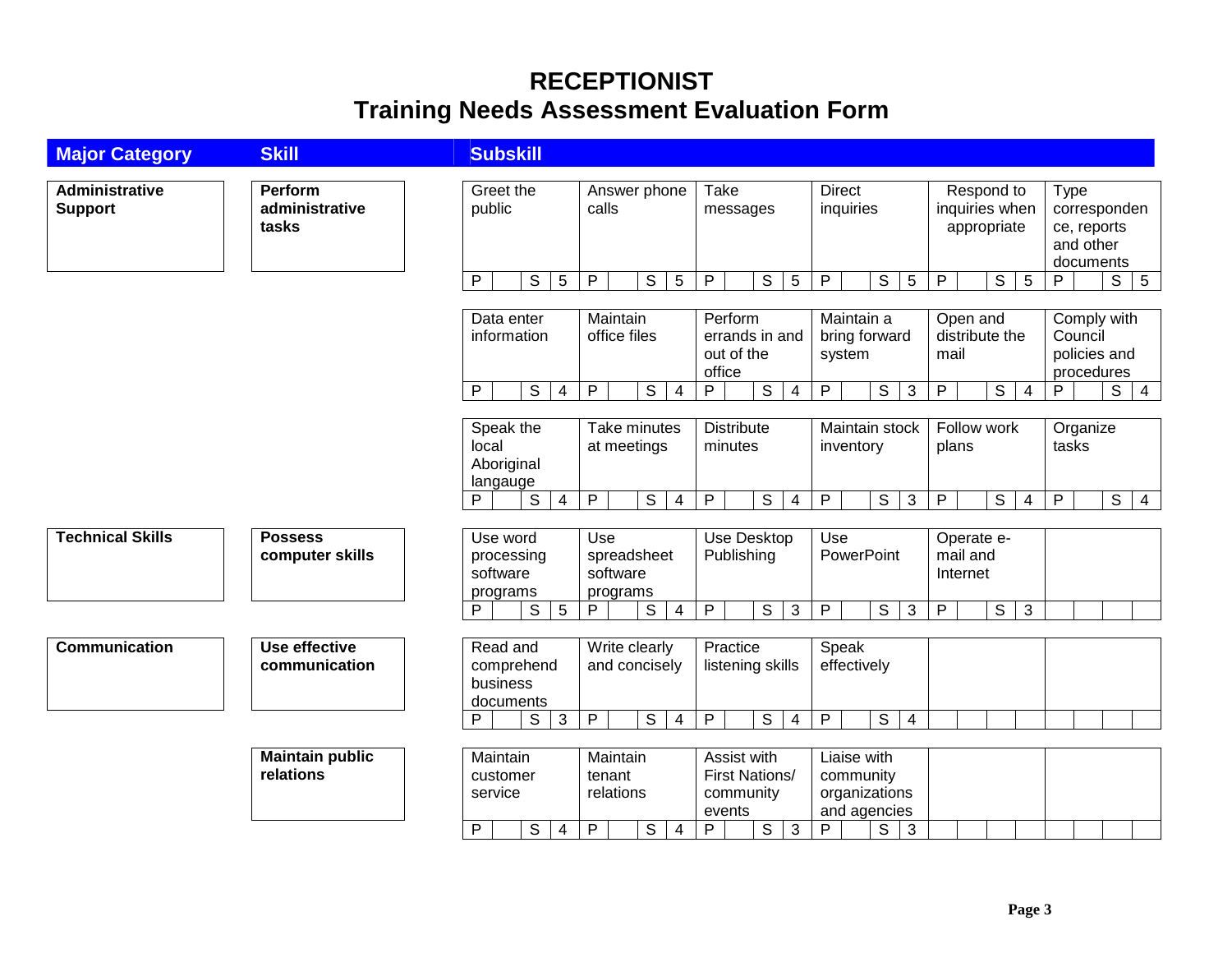| <b>Major Category</b> | <b>Skill</b>                           | <b>Subskill</b>                                                                                                                                                                                                                                |                 |
|-----------------------|----------------------------------------|------------------------------------------------------------------------------------------------------------------------------------------------------------------------------------------------------------------------------------------------|-----------------|
|                       |                                        |                                                                                                                                                                                                                                                |                 |
| Professionalism       | <b>Demonstrate</b><br>good work habits | Take direction<br>Motivate self<br>Maintain<br>Make<br>Manage<br>Demonstrate<br>decisions<br>confidentiality<br>dependability<br>stress<br>and<br>accountability                                                                               |                 |
|                       |                                        | S<br>S<br>S<br>S<br>S<br>S<br>P<br>P<br>P<br>P<br>P<br>P<br>5<br>-4<br>4<br>4<br>4                                                                                                                                                             | $\vert 3 \vert$ |
|                       |                                        | Work with<br>Manage time<br>Demonstrate<br>Demonstrate<br>Demonstrate<br>Demonstrate<br>minimal<br>willingness to<br>flexibility<br>organizational<br>punctuality<br>perform<br>abilities<br>supervision<br>alternate<br>duties as<br>required |                 |
|                       |                                        | S<br>S<br>S<br>S<br>S<br>P<br>P<br>P<br>S<br>P<br>P<br>P<br>5<br>4<br>4<br>4<br>4                                                                                                                                                              | $\overline{4}$  |
|                       |                                        | Meet<br>Employ<br>Be a team<br>Demonstrate<br>deadlines<br>analytical<br>responsibility<br>player<br>skills                                                                                                                                    |                 |
|                       |                                        | S<br>S<br>S<br>S<br>P<br>P<br>P<br>3<br>P<br>4<br>4<br>4                                                                                                                                                                                       |                 |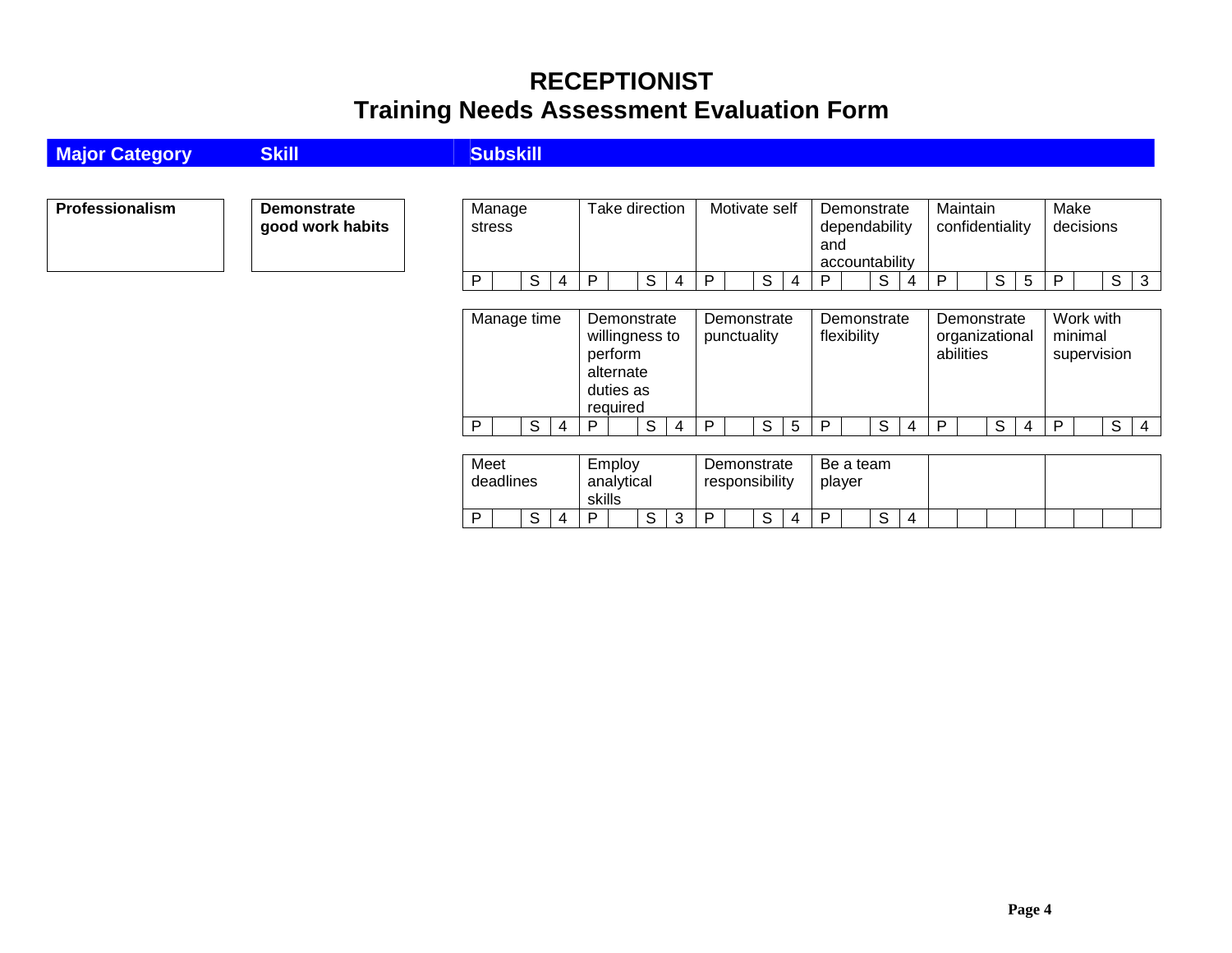# **Comments:**

1. Supervisor's comments

2. Expectations for the coming year/workplan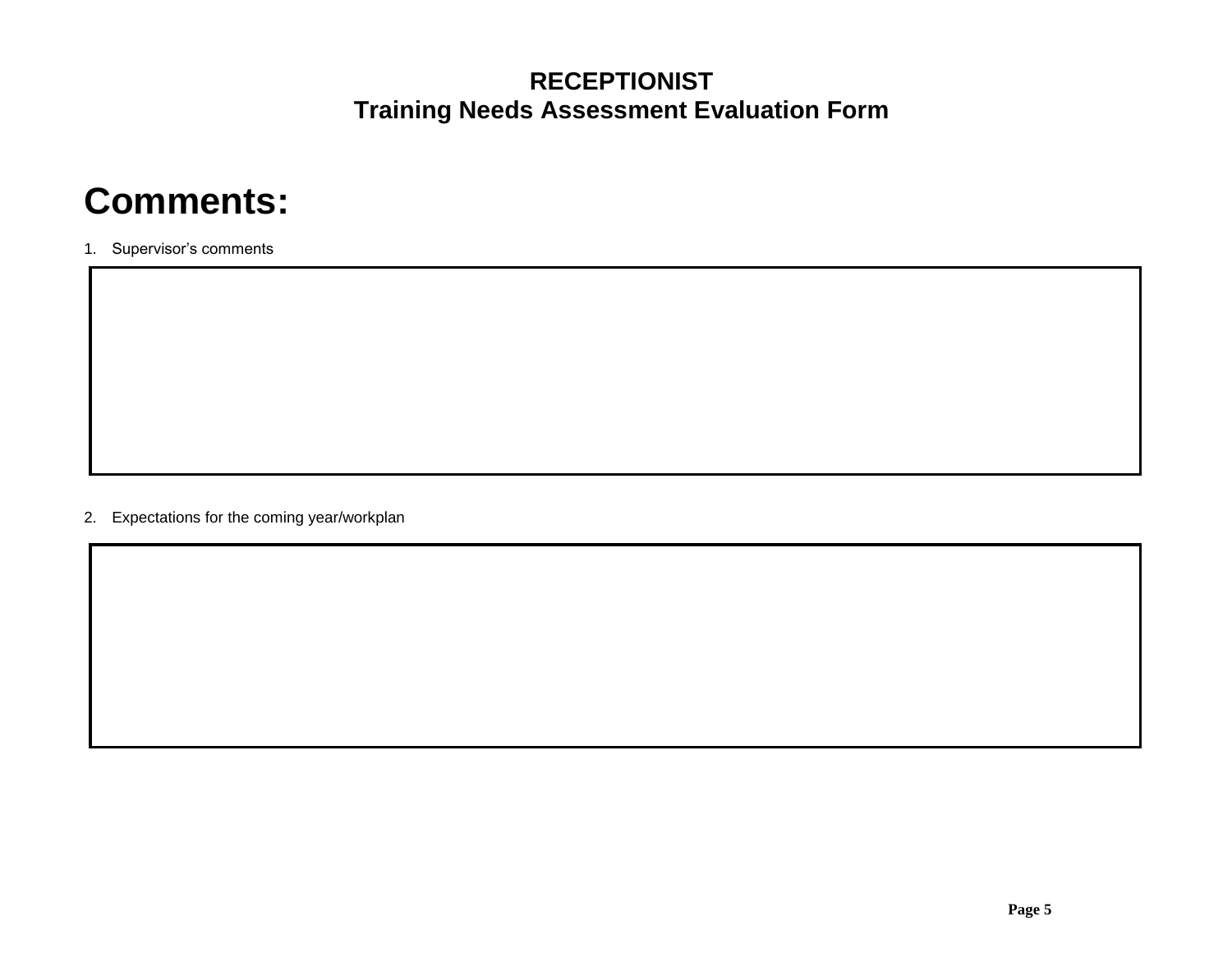3. Employee goals and objectives

4. Career Goals